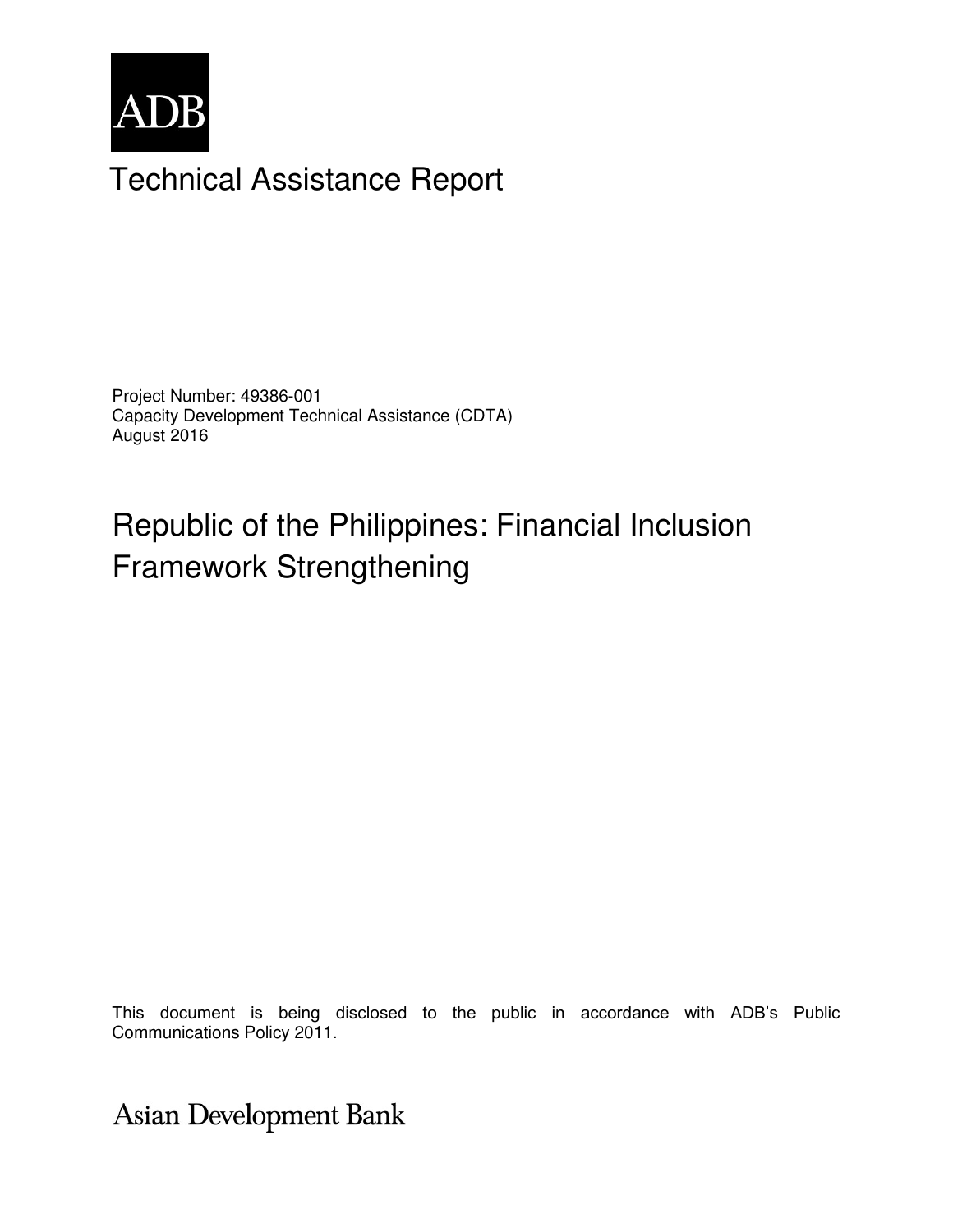#### **CURRENCY EQUIVALENTS**

(as of 15 August 2016)

| Currency unit | -   | peso $(\mathbf{P})$ |
|---------------|-----|---------------------|
| ₱1.00         | $=$ | \$0.02146           |
| \$1.00        | $=$ | <b>P46.593</b>      |

#### **ABBREVIATIONS**

| Asian Development Bank                    |
|-------------------------------------------|
| Bangko Sentral ng Pilipinas               |
| <b>Inclusive Finance Advocacy Staff</b>   |
| <b>National Credit Council</b>            |
| nongovernment organization                |
| National Strategy for Financial Inclusion |
| project management unit                   |
| Securities and Exchange Commission        |
| technical assistance                      |
|                                           |

#### **NOTE**

In this report, "\$" refers to US dollars.

| <b>Vice-President</b><br><b>Director General</b><br><b>Director</b> | S. Groff, Operations 2<br>J. Nugent, Southeast Asia Department (SERD)<br>K. Bird, Public Management, Financial Sector, and Trade Division, SERD<br>R. Bolt, Country Director, Philippines Country Office                                    |
|---------------------------------------------------------------------|---------------------------------------------------------------------------------------------------------------------------------------------------------------------------------------------------------------------------------------------|
| <b>Team leaders</b>                                                 | E. Sasaki, Senior Financial Sector Specialist, SERD<br>K. Hattel, Financial Sector Specialist, SERD                                                                                                                                         |
| <b>Team members</b>                                                 | H. Aoki, Senior Financial Sector Specialist, SERD<br>S. Beck, Principal Investment Specialist, Private Sector Operations<br>Department (PSOD)<br>C. de Vera, Operations Assistant, SERD<br>P. Jayawardana, Young Professional, SERD         |
|                                                                     | S. Shinozaki, Financial Sector Specialist (SME Finance), Sustainable<br>Development and Climate Change Department (SDCC)<br>S. Spohn, Senior Investment Specialist, PSOD<br>S. Zaidansyah, Principal Counsel, Office of the General Counsel |
| Peer reviewer                                                       | A. Chatterjee, Principal Financial Sector Specialist, SDCC                                                                                                                                                                                  |

In preparing any country program or strategy, financing any project, or by making any designation of or reference to a particular territory or geographic area in this document, the Asian Development Bank does not intend to make any judgments as to the legal or other status of any territory or area.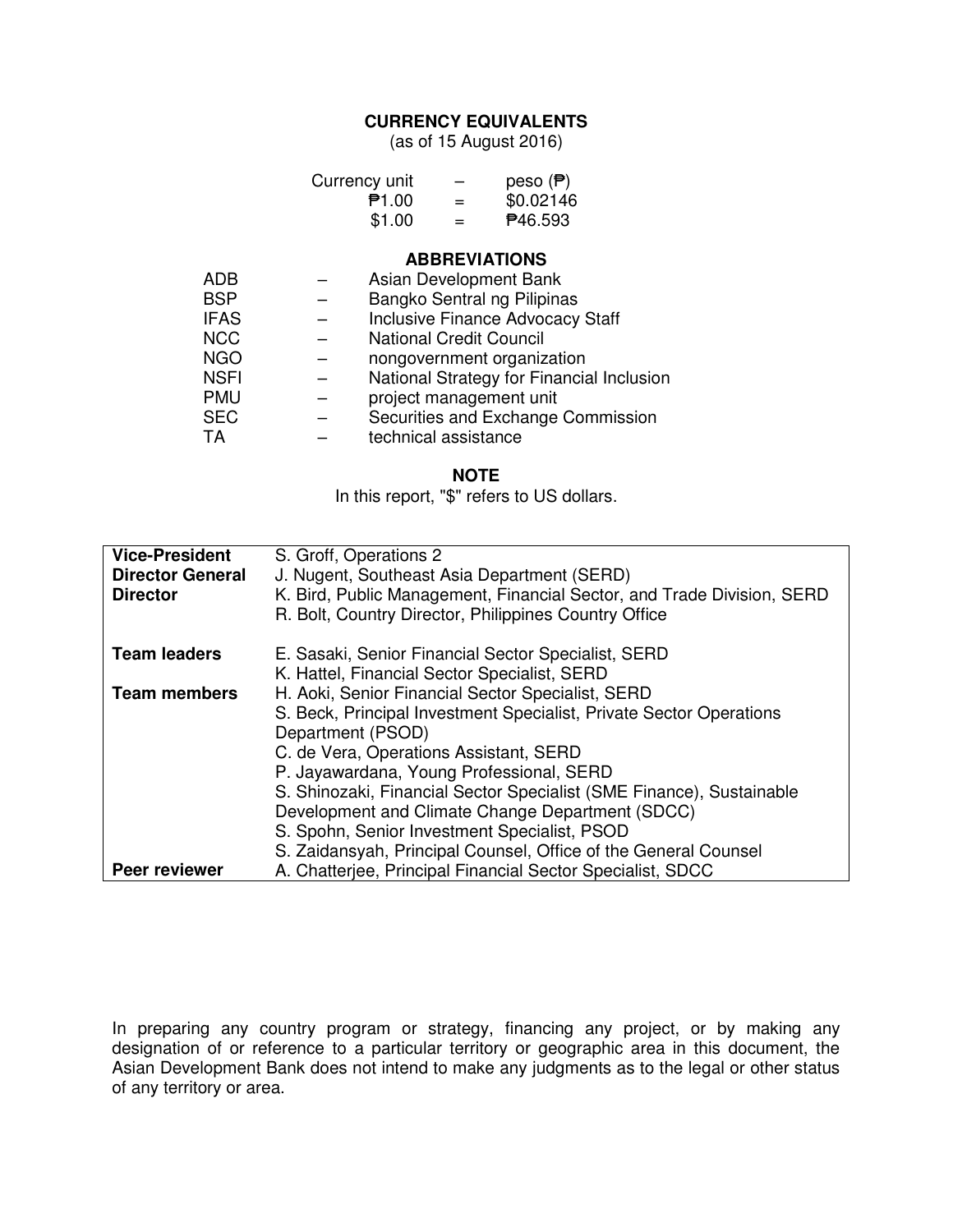# **CONTENTS**

# **Page**

# CAPACITY DEVELOPMENT TECHNICAL ASSISTANCE AT A GLANCE

| I.          | <b>INTRODUCTION</b>                                                                                                                                                                                                   |                            |  |
|-------------|-----------------------------------------------------------------------------------------------------------------------------------------------------------------------------------------------------------------------|----------------------------|--|
| Ш.          | <b>ISSUES</b>                                                                                                                                                                                                         |                            |  |
| III.<br>IV. | THE CAPACITY DEVELOPMENT TECHNICAL ASSISTANCE<br>Impact and Outcome<br>А.<br>В.<br>Methodology and Key Activities<br>C.<br>Cost and Financing<br><b>Implementation Arrangements</b><br>D.<br>THE PRESIDENT'S DECISION | 2<br>2<br>2<br>5<br>5<br>5 |  |
|             | <b>APPENDIXES</b>                                                                                                                                                                                                     |                            |  |
| 1.          | Design and Monitoring Framework<br>6                                                                                                                                                                                  |                            |  |
| 2.          | 8<br>Cost Estimates and Financing Plan                                                                                                                                                                                |                            |  |
| 3.          | 9<br><b>Outline Terms of Reference for Consultants</b>                                                                                                                                                                |                            |  |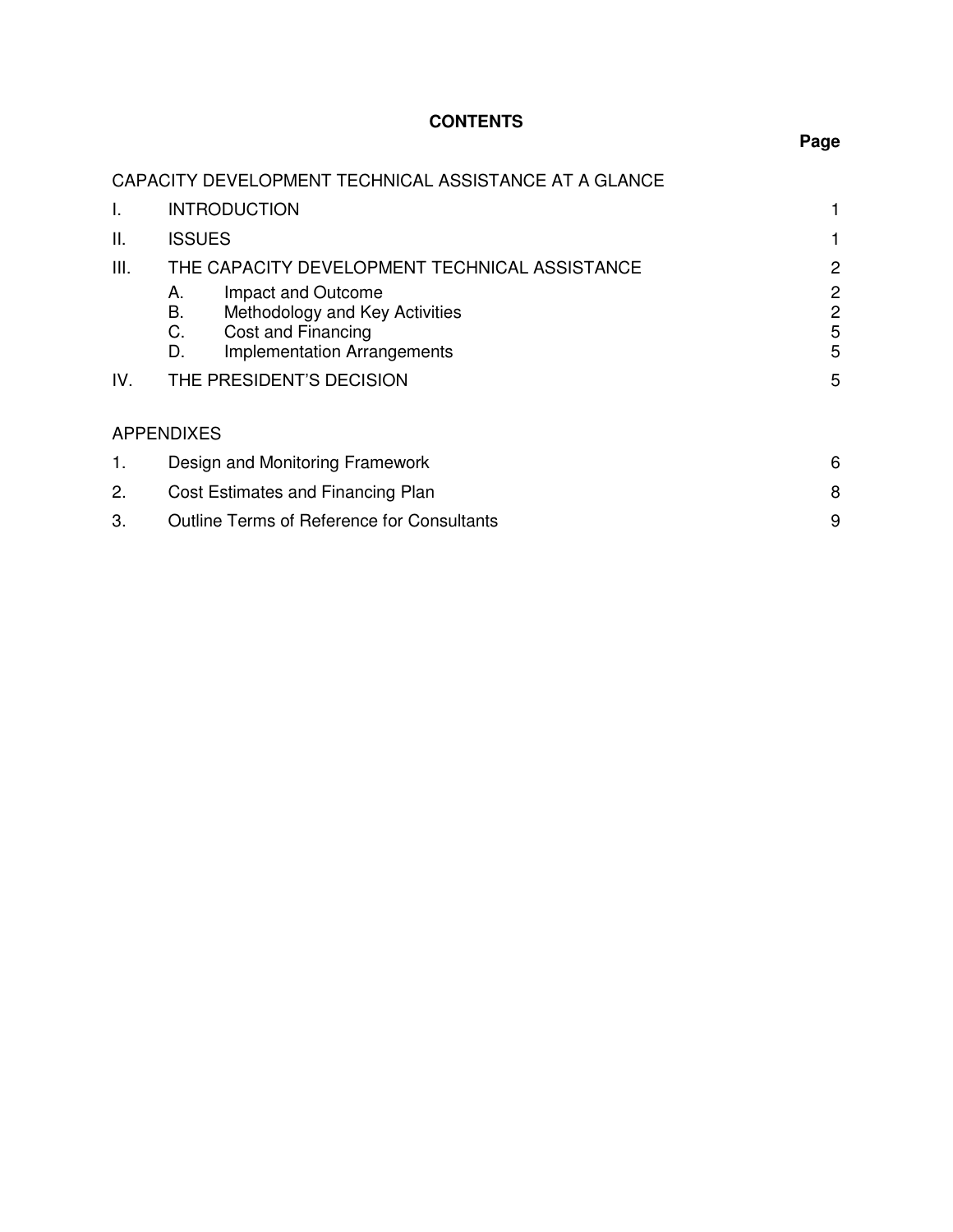#### **CAPACITY DEVELOPMENT TECHNICAL ASSISTANCE AT A GLANCE**

|  | 1. Basic Data                                            |                                                                         |                                |                                        | Project Number: 49386-001         |              |
|--|----------------------------------------------------------|-------------------------------------------------------------------------|--------------------------------|----------------------------------------|-----------------------------------|--------------|
|  | <b>Project Name</b>                                      | <b>Financial Inclusion Framework</b><br>Strengthening                   | <b>Department</b><br>/Division | SERD/SEPF                              |                                   |              |
|  | Country                                                  | Philippines                                                             | <b>Executing</b><br>Agency     | Bangko Sentral ng Pilipinas            |                                   |              |
|  | 2. Sector                                                | Subsector(s)                                                            |                                |                                        | <b>ADB Financing (\$ million)</b> |              |
|  | Finance                                                  | Finance sector development                                              |                                |                                        |                                   | 0.12         |
|  |                                                          | Housing finance                                                         |                                |                                        |                                   | 0.06         |
|  |                                                          | Inclusive finance                                                       |                                |                                        |                                   | 0.30         |
|  |                                                          | Insurance and contractual savings                                       |                                |                                        |                                   | 0.06         |
|  |                                                          | Small and medium enterprise finance and leasing                         |                                | <b>Total</b>                           |                                   | 0.06<br>0.60 |
|  |                                                          |                                                                         |                                |                                        |                                   |              |
|  | 3. Strategic Agenda                                      | <b>Subcomponents</b>                                                    |                                | <b>Climate Change Information</b>      |                                   |              |
|  | Inclusive economic                                       | Pillar 2: Access to economic                                            |                                | Climate Change impact on the           |                                   | Low          |
|  | growth (IEG)                                             | opportunities, including jobs, made                                     | Project                        |                                        |                                   |              |
|  | Regional integration                                     | more inclusive<br>Pillar 3: Money and finance                           |                                |                                        |                                   |              |
|  | (RCI)                                                    |                                                                         |                                |                                        |                                   |              |
|  | 4. Drivers of Change                                     | <b>Components</b>                                                       |                                | <b>Gender Equity and Mainstreaming</b> |                                   |              |
|  | Governance and                                           | Client relations, network, and                                          |                                | No gender elements (NGE)               |                                   |              |
|  | capacity development                                     | partnership development to                                              |                                |                                        |                                   |              |
|  | (GCD)                                                    | partnership driver of change                                            |                                |                                        |                                   |              |
|  |                                                          | Institutional development                                               |                                |                                        |                                   |              |
|  |                                                          | Organizational development                                              |                                |                                        |                                   |              |
|  | Knowledge solutions<br>(KNS)                             | Application and use of new<br>knowledge solutions in key                |                                |                                        |                                   |              |
|  |                                                          | operational areas                                                       |                                |                                        |                                   |              |
|  |                                                          | Pilot-testing innovation and learning                                   |                                |                                        |                                   |              |
|  | Partnerships (PAR)                                       | Implementation                                                          |                                |                                        |                                   |              |
|  |                                                          | <b>Private Sector</b>                                                   |                                |                                        |                                   |              |
|  | Private sector                                           | Conducive policy and institutional                                      |                                |                                        |                                   |              |
|  | development (PSD)                                        | environment<br>Promotion of private sector                              |                                |                                        |                                   |              |
|  |                                                          | investment                                                              |                                |                                        |                                   |              |
|  | 5. Poverty Targeting                                     |                                                                         | <b>Location Impact</b>         |                                        |                                   |              |
|  | Project directly targets                                 | No                                                                      |                                |                                        |                                   |              |
|  | poverty                                                  |                                                                         | Nation-wide                    |                                        |                                   | High         |
|  | 6. TA Category:                                          | B                                                                       |                                |                                        |                                   |              |
|  | 7. Safeguard Categorization Not Applicable               |                                                                         |                                |                                        |                                   |              |
|  | 8. Financing                                             |                                                                         |                                |                                        |                                   |              |
|  | <b>Modality and Sources</b><br><b>ADB</b>                |                                                                         |                                | Amount (\$ million)                    |                                   |              |
|  |                                                          |                                                                         |                                |                                        | 0.60                              |              |
|  |                                                          | Capacity development technical assistance: Technical Assistance Special |                                |                                        | 0.60                              |              |
|  | Fund                                                     |                                                                         |                                |                                        |                                   |              |
|  | Cofinancing<br>None                                      |                                                                         |                                |                                        | 0.00<br>0.00                      |              |
|  | Counterpart                                              |                                                                         |                                |                                        | 0.00                              |              |
|  | None                                                     |                                                                         |                                |                                        | 0.00                              |              |
|  | <b>Total</b>                                             |                                                                         |                                |                                        | 0.60                              |              |
|  | 9. Effective Development Cooperation                     |                                                                         |                                |                                        |                                   |              |
|  | Use of country procurement systems                       | No                                                                      |                                |                                        |                                   |              |
|  | Use of country public financial management systems<br>No |                                                                         |                                |                                        |                                   |              |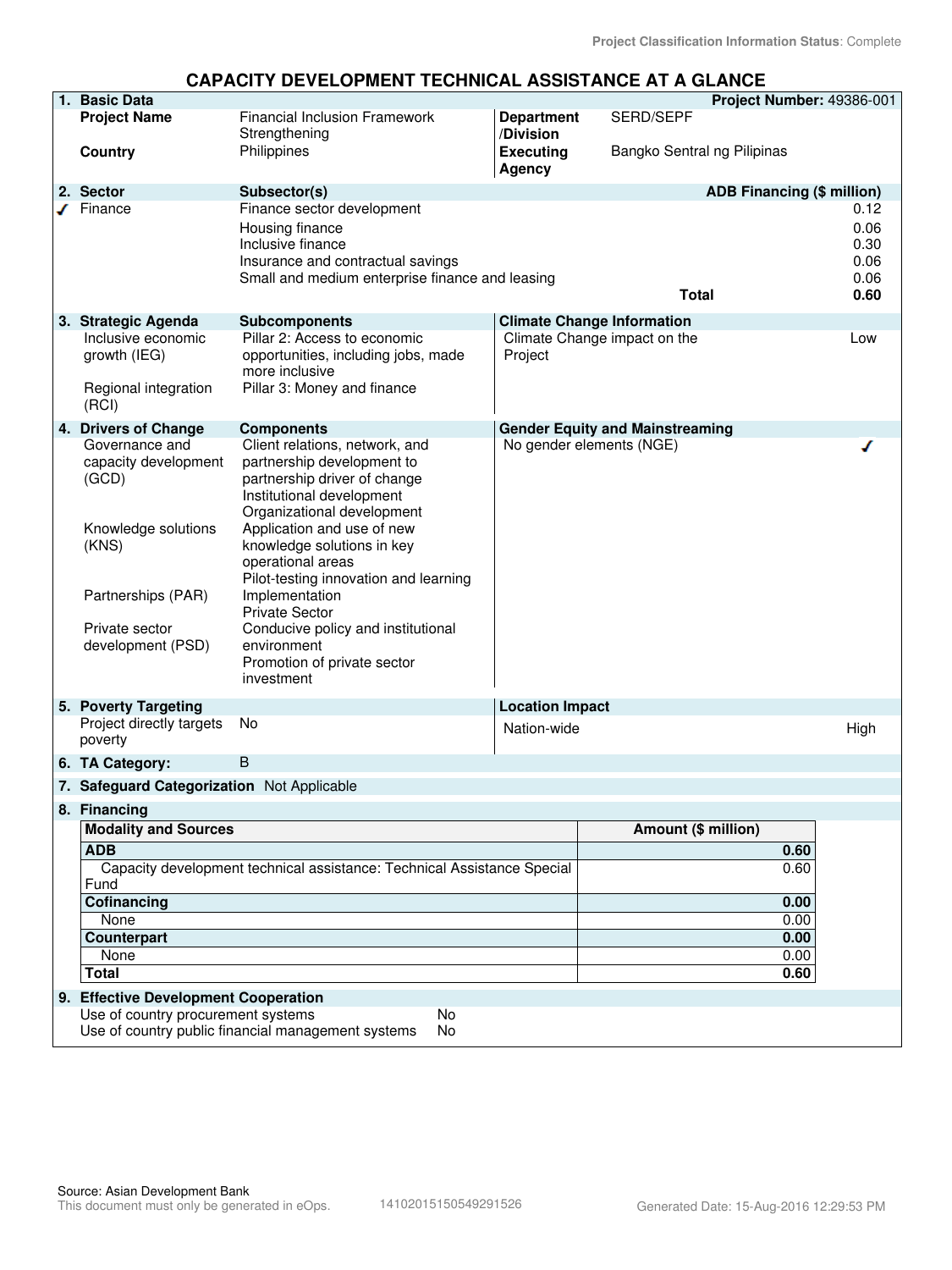#### **I. INTRODUCTION**

1. In December 2015, the Government of the Philippines requested the Asian Development Bank (ADB) for technical assistance (TA) to enhance financial inclusion to address poverty and strengthen micro, small, and medium-sized enterprises. The project team consulted the Bangko Sentral ng Pilipinas (BSP) and other concerned government agencies in preparing the TA. The TA aims to identify, through consultations and a survey, sector-wide binding constraints to formulate effective assistance and support government efforts to expand financial inclusion by strengthening the policy and regulatory framework to promote financial services for the unserved and underserved population. The TA was first included in ADB's country operations business plan, 2016–2018 for the Philippines<sup>1</sup>. It is in line with the Country Partnership Strategy, 2011-2016, and the government's Philippine Development Plan, 2011–2016, which identifies a "resilient and inclusive" financial system as the development goal of the financial sector.<sup>2</sup>

#### **II. ISSUES**

2. Access to financial products and services is critical for all individuals and businesses. It helps smoothen their cash flow, facilitates their investments, expands their economic activities, and protects their assets. Greater financial inclusion supports financial stability and economic development. It is also an effective means to achieve inclusive growth. However, limited financial inclusion can cause persistent income inequality and constrain economic growth.

3. Despite the impressive growth of microfinance and a recognized development framework for inclusive finance globally, financial inclusion in the Philippines still remains low. Only 31.3% of adults held an account at a formal financial institution in 2015. Lower-income populations are financially excluded, with only 17.8% of adults in the bottom 40.0% of income earners holding an account at a formal financial institution. There are significant regional disparities in financial access. As of December 2014, 36% of municipalities do not have a banking office according to the government. While these areas are partially covered by nonbank financial institutions (such as microfinance nongovernment organizations [NGOs], cooperatives, pawnshops, and remittance agents), people and businesses do not always have access to a full range of financial services, including savings, credit, and insurance. Expanding these financial services nationwide is critical to meet the multidimensional finance needs of individuals, households, and businesses.

4. To holistically promote financial inclusion in line with the G20 Principles for Innovative Financial Inclusion outlined in the Global Partnership for Financial Inclusion framework, $3$  the government launched the National Strategy for Financial Inclusion (NSFI) on 1 July 2015 to coordinate broad-based initiatives for greater financial inclusion among stakeholders, including 13 government agencies, private sector institutions, and development partners. The BSP houses the secretariat for the NSFI, and monitors and coordinates the strategy's implementation. The NSFI defines financial inclusion as "a state wherein there is effective access to a wide range of financial products and services by all."<sup>4</sup> To achieve this goal, the BSP has mapped

 $\frac{1}{1}$ ADB. 2015. *Country Operations Business Plan: Philippines, 2016–2018*. Manila.

<sup>2</sup> ADB. 2011. *Country Partnership Strategy: Philippines, 2011-2016*. Manila; and National Development Authority. Philippine Development Plan, 2011–2016. http://devplan.neda.gov.ph/. The TA first appeared in the business

opportunities section of ADB's website on 14 June 2016. The design and monitoring framework is in Appendix 1.<br>The Global Partnership for Financial Inclusion offers a global platform to promote financial inclusion in G20 an non-G20 countries. Global Partnership for Financial Inclusion. 2010. *Innovative Financial Inclusion: Principles and Report on Innovative Financial Inclusion from the Access through Innovation Sub-Group of the G20 Financial Inclusion Experts Group.* [http://www.gpfi.org/sites/default/files/documents/Principles%20and%20Report%20on%](http://www.gpfi.org/sites/default/files/documents/Principles%20and%20Report%20on%20Innovative%20Financial%20Inclusion_0.pdf)  [20Innovative%20Financial%20Inclusion\\_0.pdf.](http://www.gpfi.org/sites/default/files/documents/Principles%20and%20Report%20on%20Innovative%20Financial%20Inclusion_0.pdf)

<sup>4</sup> BSP. 2015. *National Strategy for Financial Inclusion*. Manila. p.2.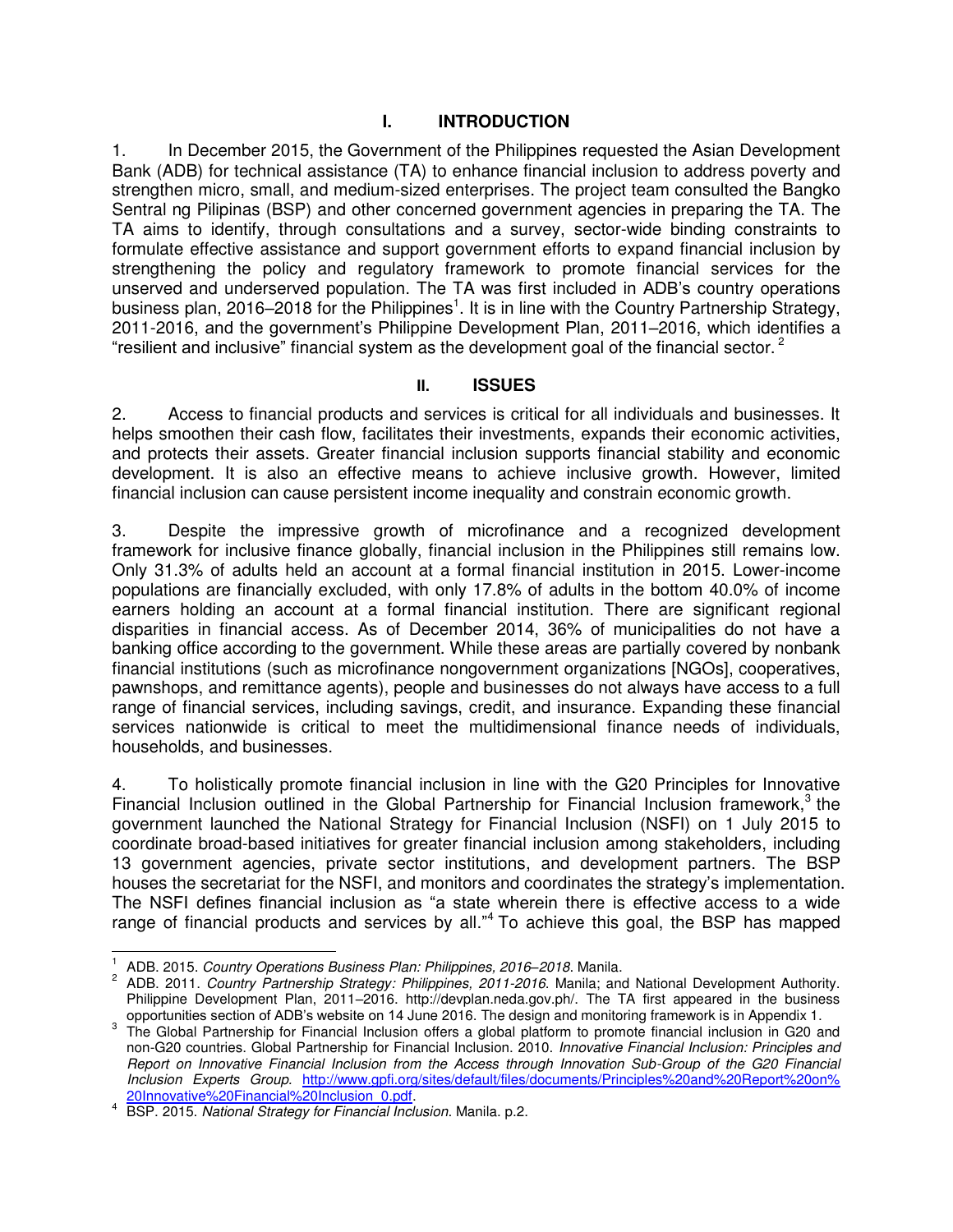activities initiated by the concerned government agencies and set up a monitoring framework. Based on these activities, a broad range of stakeholders and partners will formulate and implement action plans to exert a concerted effort to expand financial inclusion. The national financial inclusion framework established under the NSFI needs to be strengthened and sustained to comprehensively monitor and evaluate the progress of a wide range of initiatives under the strategy.

5. ADB has supported financial inclusion initiatives for the Philippines since 1988. ADB's Rural Microenterprise Finance Project,<sup>5</sup> implemented from 1996 to 2002, laid the foundation for successful microfinance wholesale lending operations, strengthening microfinance operating entities and their reach from less than half a million clients in the late 1990s to about 7 million active clients. ADB's Microfinance Development Program,<sup>6</sup> implemented from 2005 to 2007, strengthened the microfinance policy environment, improved regulatory and operational capacities, and promoted financial literacy. Associated grants and TA helped further improve the regulatory environment for credit and savings cooperatives, and develop an appropriate regulatory environment for microinsurance. $7$ 

# **III. THE CAPACITY DEVELOPMENT TECHNICAL ASSISTANCE**

# **A. Impact and Outcome**

6. The impact will be greater financial inclusion. The outcome will be strengthened institutional capacity of national financial inclusion initiatives.

# **B. Methodology and Key Activities**

7. The TA will identify sector-wide binding constraints, through consultations and a survey, to formulate effective assistance and support the implementation of the NSFI by strengthening the policy and regulatory framework to promote savings, credit, microinsurance, and digital finance. It will provide inputs to the formulation of the ensuing loan that will address emerging and remaining sector development issues identified through the course of TA implementation. The TA scope includes (i) assessing the financial inclusion framework to identify sector-wide challenges to effective assistance, (ii) promoting savings and credit through policy and regulatory improvement, (iii) developing diverse microinsurance products and services by improving the regulatory framework, and (iv) promoting digital finance by enhancing regulatory and supervisory capacity. The TA is also a follow-on project to the capacity development TA for microinsurance (footnote 7) and will cover a wider range of development initiatives for greater financial inclusion, especially among low-income households, to supplement social insurance initiatives. The TA will have four outputs.

8. **Output 1: Financial inclusion framework assessed to formulate effective assistance.** The TA will conduct a diagnostic study of the financial inclusion framework through consultations and a survey to identify sector-wide binding constraints to deeper financial inclusion. The TA survey will complement the National Baseline Survey on Financial Inclusion,<sup>8</sup>

 5 ADB. 1996. *Report and Recommendation of the President to the Board of Directors: Proposed Loan and Technical Assistance Grant to the Republic of the Philippines for Rural Microenterprise Finance Project.* Manila.

<sup>&</sup>lt;sup>6</sup> ADB. 2005. Report and Recommendation of the President to the Board of Directors on a Proposed Loan and

Technical Assistance Grant to the Republic of the Philippines for the Microfinance Development Program. Manila.<br>A DB. 2006. *Grant Assistance to the Republic of the Philippines for the Developing Financial Cooperatives Pro* Manila; ADB. 2008. *Grant Assistance to the Republic of the Philippines for the Developing Microinsurance Project*. Manila; and ADB. 2012. *Technical Assistance to the Republic of the Philippines for Capacity Building for Microinsurance*. Manila.

<sup>&</sup>lt;sup>8</sup> BSP. 2015. *National Baseline Survey on Financial Inclusion. Manila*. http://www.bsp.gov.ph/downloads/ [publications/2015/NBSFIFullReport.pdf.](http://www.bsp.gov.ph/downloads/publications/2015/NBSFIFullReport.pdf)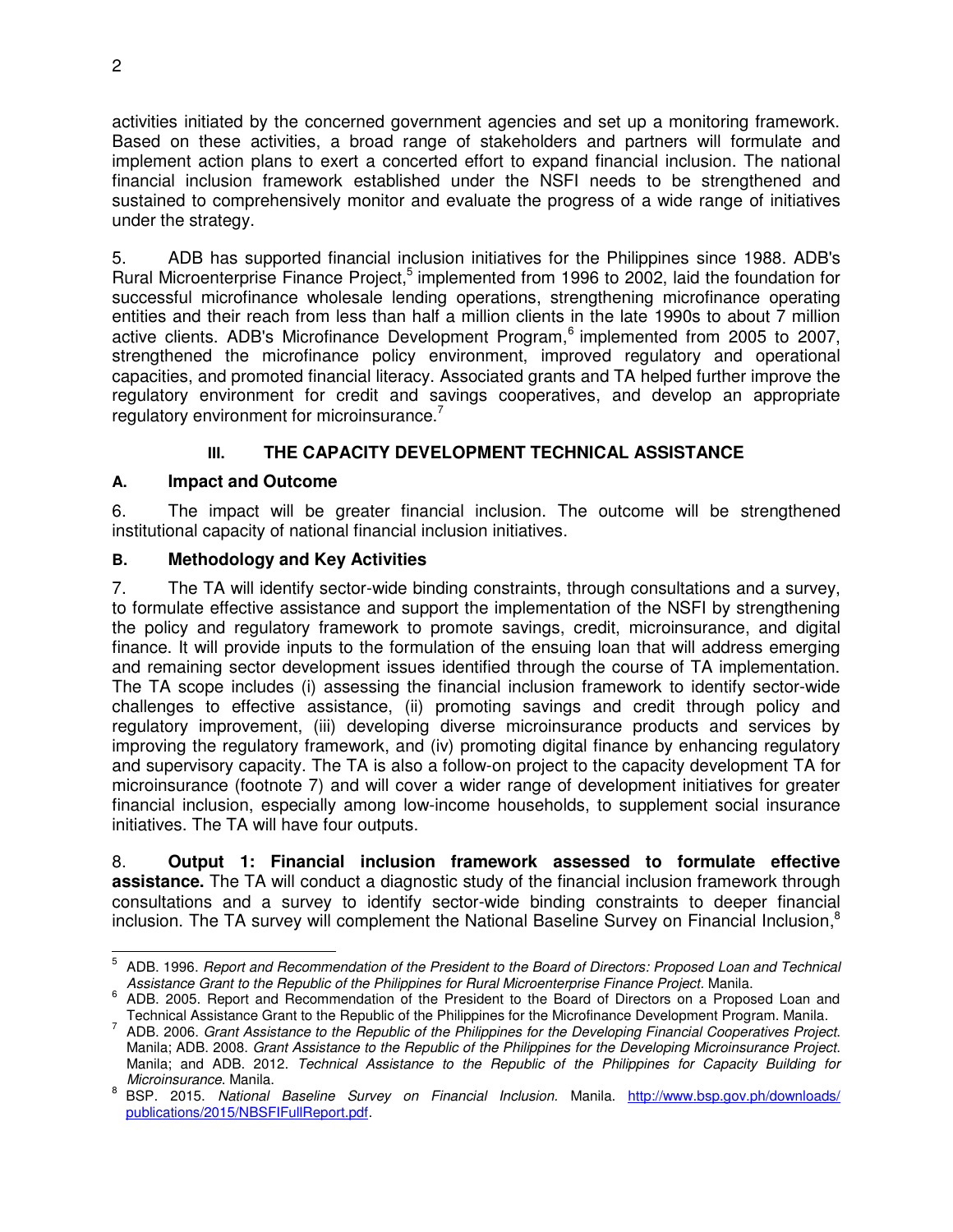which assessed the general status of financial inclusion nationally, by analyzing the adult population's awareness of, attitude about, behavior toward, and skills in financial services that support their well-being. The terms of reference for the survey are in Appendix 3. The findings of the diagnostic study and survey will help formulate the government's action plan under the NSFI and an ADB policy-based loan scheduled for processing in 2018.<sup>9</sup> The diagnostic study will be shared and discussed at stakeholders' consultative meetings and will be continuously updated with emerging and important issues identified during TA implementation.

9. **Output 2: Policy and regulatory framework improved to promote savings and credit.** Access to credit can be improved by strengthening the institutional capacity to provide inclusive financial services and promoting new financial products suitable for various business models. Following the enactment of the Microfinance NGOs Act in late 2015, the TA will help set up an appropriate regulatory framework for microfinance NGOs to conduct sound grassroots financial operations for low-income populations and protect them as financial customers. The new law will establish the Microfinance NGO Regulatory Council, which will be headed by the chairperson of the Securities and Exchange Commission (SEC), as the regulatory body for microfinance NGOs. The TA will help SEC and the council (i) improve the implementing rules and regulations of the Microfinance NGOs Act; (ii) disseminate the rules and regulations; (iii) formulate accreditation, performance and social standards for microfinance NGOs; (iv) design an effective monitoring system and supervisory procedures; (v) through TA training, strengthen microfinance NGOs' regulatory and compliance capacity to provide safe, accessible, and responsible financial services; and (vi) determine the optimum organizational structure of the council for its efficient and effective regulations.

10. The TA will promote the value chain finance approach to meet the growing needs for timely and sufficient financing to critical phases of value chains, including procurement, manufacturing, processing, and shipping for private businesses. With the lack of hard collateral and weak financial conditions, most micro, small, and medium-sized enterprises are ineligible for formal finance and cannot achieve their potential. There is also very little knowledge or awareness of risk management techniques and price volatility control. Risk mitigation products, such as insurance, loan guarantees, and options, could be used to offset some of the risk in value chains. The tightening of prudential norms under the Basel Accords exacerbates the financial exclusion of small borrowers. However, there are examples of successful development of value chain finance in the food business segment. These can be replicated in other industries with improved access to finance by relying on the strength of the value chain rather than on hard collateral such as property. Moreover, the BSP has been supportive of alternative collateral-based finance, and, in March 2016, issued a circular to promote agriculture value chain finance.<sup>10</sup> The TA will help the BSP promote value chain finance through regulatory incentives, awareness raising, and capacity development in database formulation, performance monitoring, risk management, and governance compliance. The TA will link with an ADB supply chain finance program to support innovation in financing small-scale businesses by showcasing and catalyzing successful value chain financing deals.<sup>11</sup>

11. The TA will also promote financial technology by using alternative sources of data for credit scoring to reduce credit management costs and risks. Collaboration with other initiatives of development partners will be sought, including the movable collateral registry and the credit information bureau projects supported by the International Finance Corporation.

 $\overline{a}$ 9 ADB. 2015. *Country Operations Business Plan: Philippines, 2016–2018*. Manila *(*Reducing Income Inequality through Financial Inclusion Program).

<sup>10</sup> BSP. 2016. *Circular No. 908, Series of 2016: Agricultural Value Chain Financing Framework.* Manila.

<sup>11</sup> ADB. 2012. *Report and Recommendation of the President to the Board of Directors: Proposed Supply Chain Finance Program.* Manila.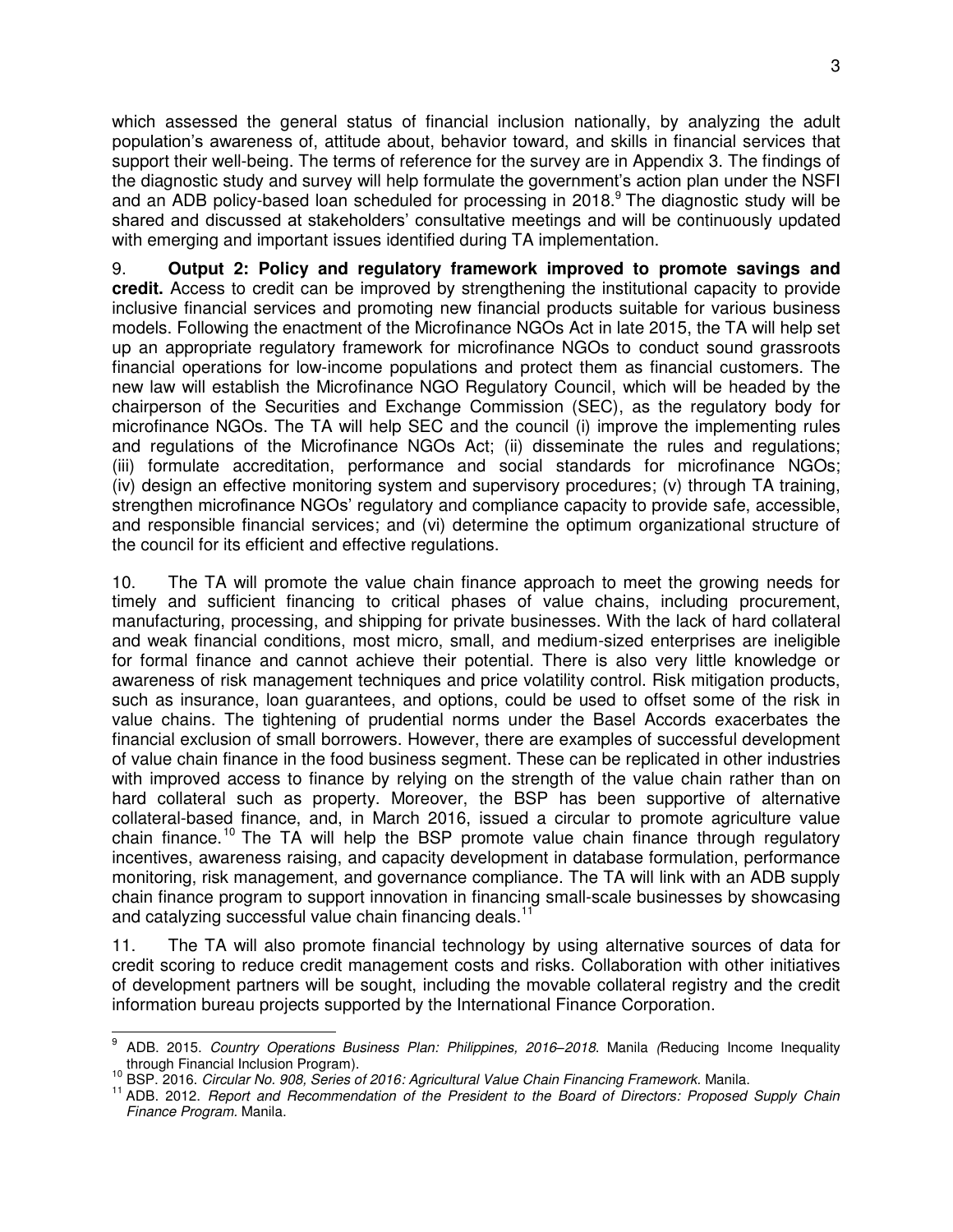12. To increase savings mobilization, the BSP has been (i) promoting micro-deposits as an expanded microfinance product by defining the average daily balance threshold (currently  $\blacktriangleright$ 40,000) for micro-deposits, (ii) simplifying procedures to open accounts, and (iii) allowing banks to open micro-banking offices to reach unserved and underserved areas. The TA will further support BSP efforts by designing options to link micro-deposit accounts to cash cards through which conditional cash transfers are disbursed. To promote savings, it will also facilitate electronic money transfers to and from deposit accounts. The TA activities will be coordinated and collaborated with conditional cash transfer support by ADB and World Bank and ADB's private sector operations for electronic banking promotion.

13. **Output 3: Microinsurance regulatory framework improved to develop diverse microinsurance products and services.** The majority of people who are working in lowincome and informal sectors live in rural areas and depend on agriculture-based activities for their income and livelihood. The agriculture sector is highly vulnerable to increasingly intense weather-related events, particularly typhoons and floods, because of climate change. Providing proper risk protection to the agriculture sector is essential for promoting greater financial inclusion. The TA will support the implementation of an Insurance Commission circular letter<sup>12</sup> issued on 15 October 2015 to help the National Credit Council (NCC) under the Department of Finance and the Insurance Commission create an enabling regulatory environment and promote the development of commercial insurance products for the agriculture sector under public– private partnership arrangements.<sup>13</sup> The scope also includes product bundling to increase product coverage with active roles of agents and brokers, and possible reinsurance arrangements for microinsurance to increase sustainability and resilience to natural calamities. This component will use the implementation framework developed under previous and ongoing grant and TA projects (footnote 6), working with the NCC, the Insurance Commission, and the Technical Working Group for Agriculture/Parametric Microinsurance Framework established under the Insurance Commission circular letter (footnote 12).

14. **Output 4: Regulatory and supervisory capacity enhanced to promote digital finance.** The TA will support the BSP in developing a more inclusive payment system by applying digital technology to help financial service providers extend their outreach to the most excluded populations. The TA will also explore the use of existing electronic payment channels to expand access to finance, and digital platforms to tailor products and services for the hardestto-reach clients. The ongoing BSP initiative to develop a national retail payment system seeks to establish a unified electronic payment system to promote safe, efficient, inclusive, and reliable retail payments. The successful implementation of the national retail payment system will increase the volume and value of e-payment transactions and also open up more opportunities to scale up access to finance. The TA will enhance the regulatory and supervisory capacity to promote the use of digital financial services as a means to increase the overall scale of and people's access to financial services in the Philippines.<sup>14</sup>

15. **Risks.** Weakened Government's commitment and concerted efforts to deepen financial inclusion are considered as the main risk. However, the formulation and implementation of NSFI confirms that the risk is minimized.

 $\overline{a}$ <sup>12</sup> Government of the Philippines, Department of Finance, Insurance Commission. 2015. *Circular Letter No. 2015-53: Adoption and Implementation of Agriculture Microinsurance Framework.* Manila.

<sup>&</sup>lt;sup>13</sup> An insurance public–private partnership can be a contractual agreement between the public sector through a government program and the private sector, represented by the insurance industry and its service providers and distribution partners, that combine business objectives with public policy goals in a cost-efficient and effective way.

<sup>14</sup> The TA will draw from the findings of ADB. 2015. *Technical Assistance for Promoting Financial Inclusion.* Manila, which will carry out a regulatory diagnostic study of digital finance in Asian countries, including the Philippines, in 2016.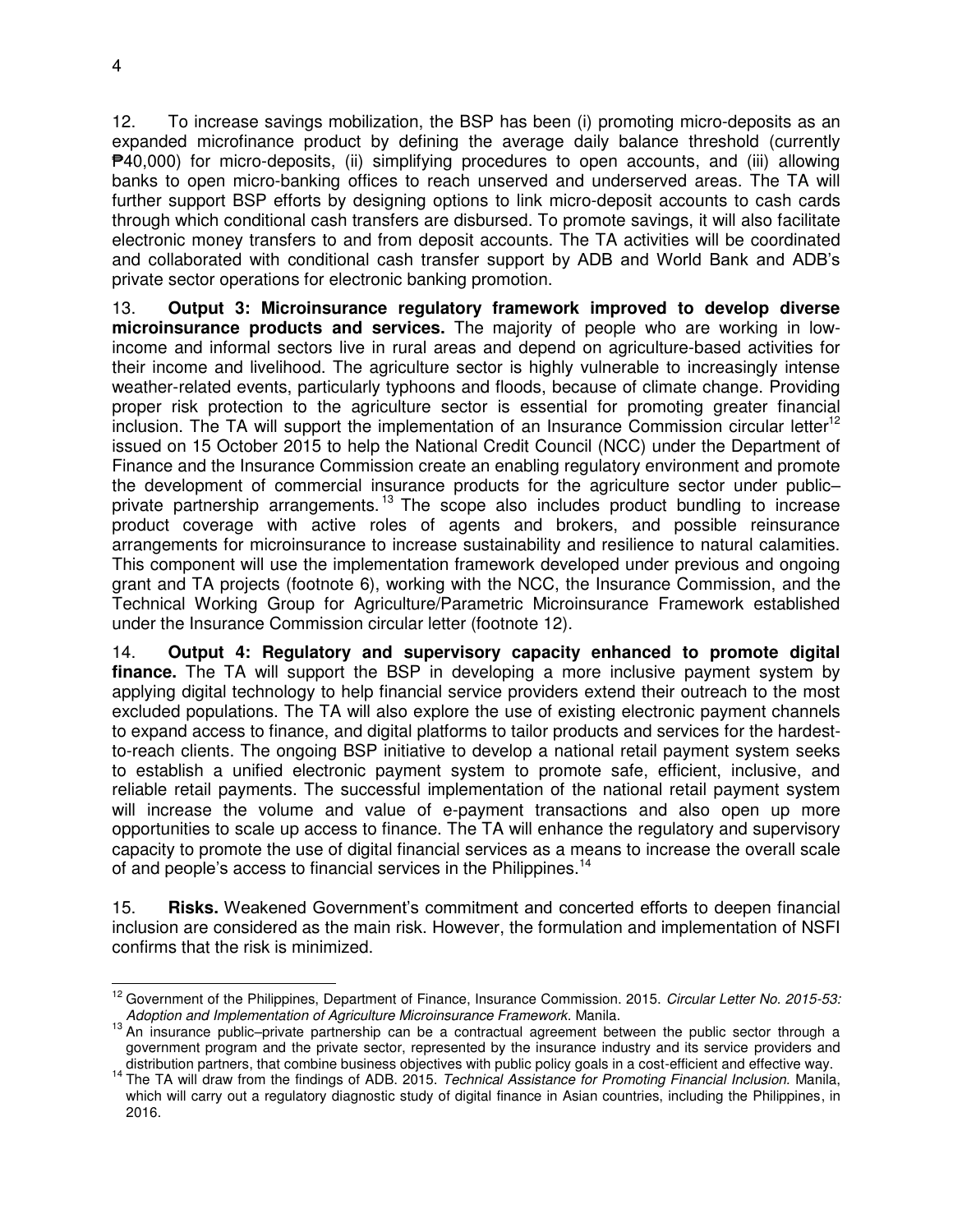#### **C. Cost and Financing**

16. The TA is estimated to cost \$720,000, of which \$600,000 will be financed on a grant basis by ADB's Technical Assistance Special Fund (TASF-other sources). The government will provide counterpart support in the form of counterpart staff, office, office supplies, secretarial assistance, domestic transportation, and other in-kind contributions. The cost estimates and financing plan is in Appendix 2.

#### **D. Implementation Arrangements**

17. The BSP is the executing agency. It became one of the first central banks in the world to establish an office dedicated to financial inclusion when it created the Inclusive Finance Advocacy Staff (IFAS) in 2007. Through the successful implementation of financial inclusion initiatives in collaboration with development partners (including ADB, the Alliance for Financial Inclusion, the Consultative Group to Assist the Poor, the International Finance Corporation, and the World Bank), IFAS' institutional, organizational, procurement, and financial management capacities have been proven satisfactory. The BSP, SEC, NCC, and the Insurance Commission are the implementing agencies. The BSP will establish a steering committee to provide overall direction for and coordination of the TA activities. The BSP deputy governor will chair the steering committee, composed of officials representing the implementing agencies. The BSP, through IFAS, will also establish a project management unit to provide technical support to the steering committee and oversee the TA activities of implementing agencies, undertaking project administration, and project reporting and communication with ADB. The implementing agencies will be responsible for their project reporting and will discuss implementing issues with the BSP, as necessary. The TA will be implemented over 24 months and is expected to start on 1 November 2016 and end on 31 October 2018.

18. The TA will provide 14 person-months of international and 21 person-months of national consultant services: (i) an international inclusive finance development specialist and team leader, 8 person-months; (ii) an international inclusive finance specialist, 6 person-months; (iii) a national microinsurance specialist, 6 person-months; (iv) a national digital finance specialist, 6 person-months; and (v) a national project management specialist, 9 person-months. ADB will also engage a national research institute to carry out a household survey in two or three cities. All consultants will work on an intermittent basis. ADB will engage the consultants individually following its Guidelines on the Use of Consultants (2013, as amended from time to time). The individual selection can provide a better mix of the skills required by the TA while maximizing the TA resources with no management fees charged. The outline terms of reference for consultants is in Appendix 3. A research institute for the TA survey (para. 7) can be selected through single-source selection when only one firm is qualified for the assignment. Disbursements under the TA will be made in accordance with ADB's *Technical Assistance Disbursement Handbook* (2010, as amended from time to time). Office equipment for the TA project administration will be procured in accordance with ADB's Procurement Guidelines (2015, as amended from time to time). Upon TA completion, all equipment purchased under the TA will be handed over to the executing agency in accordance with ADB's normal practice.

#### **IV. THE PRESIDENT'S DECISION**

19. The President, acting under the authority delegated by the Board, has approved the provision of technical assistance not exceeding the equivalent of \$600,000 on a grant basis to the Government of the Philippines for Financial Inclusion Framework Strengthening, and hereby reports this action to the Board.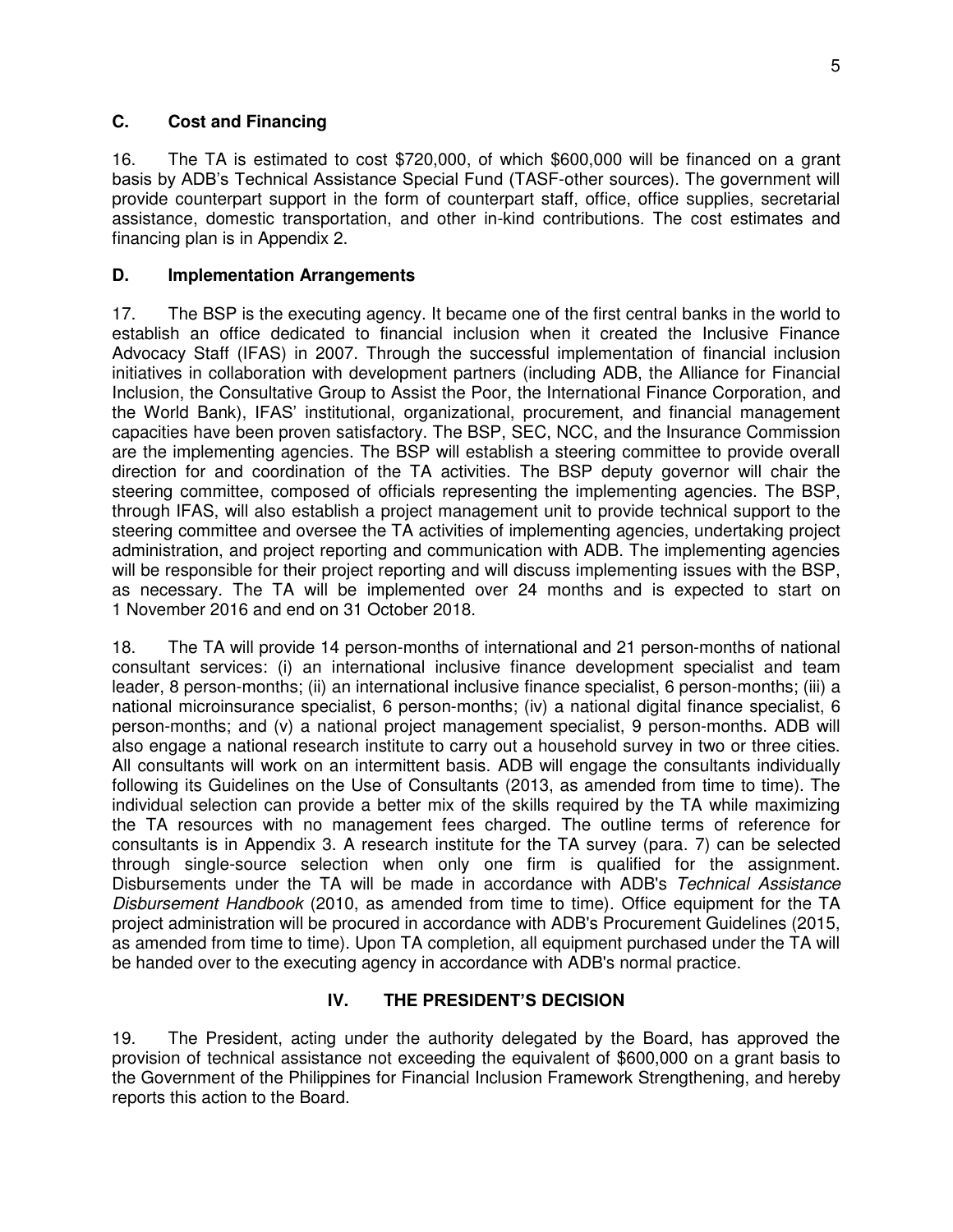# **DESIGN AND MONITORING FRAMEWORK**

| Impact the TA is Aligned with<br>Greater financial inclusion approach (National Strategy for Financial Inclusion) <sup>a</sup> |                                                                                                                                                                                                                                                                                                                                                                                |                                                                                                                                                                                                     |                                                                                                                                                                                                                    |
|--------------------------------------------------------------------------------------------------------------------------------|--------------------------------------------------------------------------------------------------------------------------------------------------------------------------------------------------------------------------------------------------------------------------------------------------------------------------------------------------------------------------------|-----------------------------------------------------------------------------------------------------------------------------------------------------------------------------------------------------|--------------------------------------------------------------------------------------------------------------------------------------------------------------------------------------------------------------------|
|                                                                                                                                | <b>Performance Indicators with</b><br><b>Data Sources and</b>                                                                                                                                                                                                                                                                                                                  |                                                                                                                                                                                                     |                                                                                                                                                                                                                    |
| <b>Results Chain</b>                                                                                                           | <b>Targets and Baselines</b>                                                                                                                                                                                                                                                                                                                                                   | <b>Reporting</b>                                                                                                                                                                                    | <b>Risks</b>                                                                                                                                                                                                       |
| <b>Outcome</b><br>Institutional capacity<br>of national financial<br>inclusion initiatives<br>strengthened                     | By 2019<br>The action plan under the<br>National Strategy for<br><b>Financial Inclusion</b><br>implemented<br>(2015 baseline: 0)                                                                                                                                                                                                                                               | BSP project reports and<br>website                                                                                                                                                                  | Macroeconomic<br>instability erodes the<br>momentum for<br>deepening national<br>financial inclusion.<br>Systemic risk,<br>especially outside<br>banking supervision,<br>causes runs on<br>financial institutions. |
| <b>Outputs</b><br>1. Financial<br>inclusion<br>framework<br>assessed to<br>formulate<br>effective<br>assistance                | 1a. Diagnostic study on<br>financial inclusion<br>prepared in 2017 (2015<br>baseline: 0)<br>1b. Diagnostic study shared<br>and discussed at a<br>stakeholders' consultative<br>meeting by 2017 (2015<br>baseline: 0)                                                                                                                                                           | 1a. TA survey; TA<br>consultations with<br>stakeholders<br>1b. Consultative<br>meeting<br>presentations                                                                                             | Government's<br>commitment and<br>concerted efforts to<br>deepen financial<br>inclusion are<br>weakened.<br>A political movement<br>against market-based<br>financial operations                                   |
| 2. Policy and<br>regulatory<br>framework<br>improved to<br>promote savings<br>and credit                                       | 2a. Microfinance NGO<br><b>Regulatory Council under</b><br><b>SEC</b> commenced<br>registration and regulation<br>on microfinance NGOs in<br>2017 (2015 baseline: 0)<br>2b. New BSP circulars issued<br>to promote value chain<br>financing products by<br>2017 (2015 baseline: 0)                                                                                             | 2a. SEC official gazette<br>and website<br>2b. BSP website                                                                                                                                          | arises.<br>Agreement between<br>DOF and/or the<br>Insurance Commission<br>and DOA and/or PCIC<br>is delayed.                                                                                                       |
| 3. Microinsurance<br>regulatory<br>framework<br>improved to<br>develop diverse<br>microinsurance<br>products and<br>services   | 3a. Agriculture<br>Microinsurance<br>Framework by the<br><b>Insurance Commission</b><br>and MOU for commercial<br>insurers' participation in<br>agriculture insurance<br>implemented to promote<br>farmers' coverage by<br>insurance by 2017<br>(2015 baseline: 0)<br>3b. At least five commercial<br>agriculture insurance<br>products launched by<br>2018 (2015 baseline: 0) | 3a. Report from the<br>Philippine Bureau<br>of Agricultural<br>Statistics; report<br>and annual report<br>from the Insurance<br>Commission<br>3b. Annual report from<br>the Insurance<br>Commission |                                                                                                                                                                                                                    |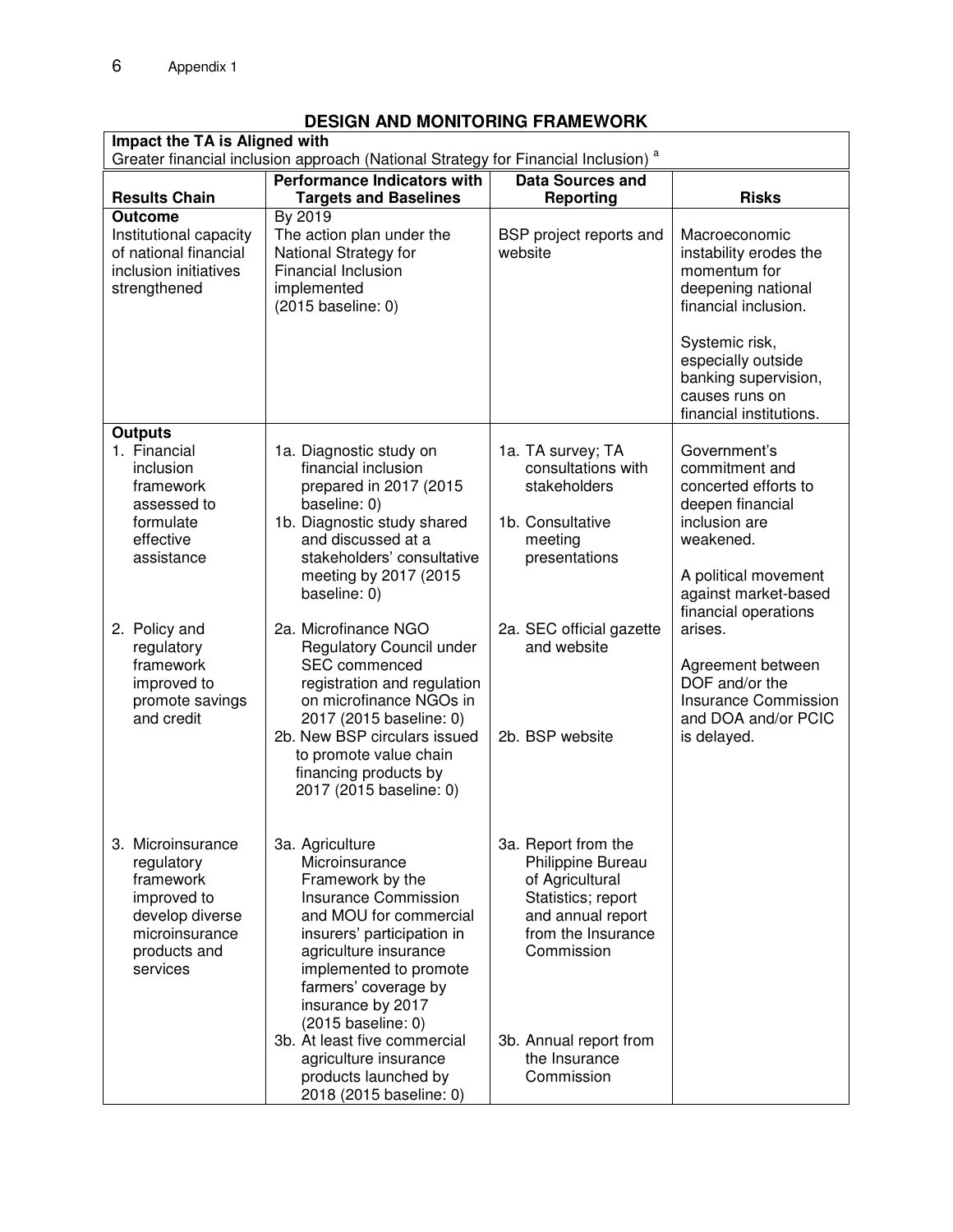| <b>Results Chain</b>                                                                                                                                                               | <b>Performance Indicators with</b><br><b>Targets and Baselines</b>                                                                                    | <b>Data Sources and</b><br><b>Reporting</b> | <b>Risks</b> |
|------------------------------------------------------------------------------------------------------------------------------------------------------------------------------------|-------------------------------------------------------------------------------------------------------------------------------------------------------|---------------------------------------------|--------------|
| 4. Regulatory and                                                                                                                                                                  | 4a. Plan to increase digital                                                                                                                          | 4a. BSP website; TA                         |              |
| supervisory                                                                                                                                                                        | financial services                                                                                                                                    | progress reports                            |              |
| capacity                                                                                                                                                                           | prepared by 2017 (2015                                                                                                                                |                                             |              |
| enhanced to                                                                                                                                                                        | baseline: 0)                                                                                                                                          |                                             |              |
| promote digital                                                                                                                                                                    | 4b. Plan to promote linking                                                                                                                           | 4b. BSP website; TA                         |              |
| finance                                                                                                                                                                            | CCT disbursements to                                                                                                                                  | progress reports                            |              |
|                                                                                                                                                                                    | financial services                                                                                                                                    |                                             |              |
|                                                                                                                                                                                    | prepared by 2017 (2015                                                                                                                                |                                             |              |
|                                                                                                                                                                                    | baseline: 0)                                                                                                                                          |                                             |              |
| <b>Key Activities with Milestones</b>                                                                                                                                              |                                                                                                                                                       |                                             |              |
| 1.                                                                                                                                                                                 | Financial inclusion framework assessed to formulate effective assistance                                                                              |                                             |              |
|                                                                                                                                                                                    | 1.1 Prepare a diagnostic study on financial inclusion through a survey and consultations with                                                         |                                             |              |
| stakeholders in 2017                                                                                                                                                               |                                                                                                                                                       |                                             |              |
|                                                                                                                                                                                    | 1.2 Share and discuss the diagnostic study at stakeholders' consultative meetings in 2017                                                             |                                             |              |
|                                                                                                                                                                                    | 1.3 Publish the diagnostic study in 2018, serving as a baseline assessment for TA activities and an                                                   |                                             |              |
|                                                                                                                                                                                    | overall sector road map and sector development priorities for a longer-term ADB sector assistance                                                     |                                             |              |
|                                                                                                                                                                                    | program for inclusive finance development in the Philippines                                                                                          |                                             |              |
| $\mathbf{2}$                                                                                                                                                                       | Policy and regulatory framework improved to promote savings and credit                                                                                |                                             |              |
| 2.1                                                                                                                                                                                | Support Microfinance NGO Regulatory Council in supervising microfinance NGOs until 2018                                                               |                                             |              |
|                                                                                                                                                                                    | 2.2 Assist BSP in preparing regulatory incentives to promote value chain finance in 2017                                                              |                                             |              |
| 2.3                                                                                                                                                                                | Help BSP conduct awareness-raising campaign to promote value chain finance until 2018                                                                 |                                             |              |
|                                                                                                                                                                                    |                                                                                                                                                       |                                             |              |
| 3                                                                                                                                                                                  | Microinsurance regulatory framework improved to develop diverse microinsurance products                                                               |                                             |              |
|                                                                                                                                                                                    | and services<br>3.1 Support the Insurance Commission in issuing the implementing rules and regulations for the                                        |                                             |              |
|                                                                                                                                                                                    | Agriculture Microinsurance Framework by 2018                                                                                                          |                                             |              |
|                                                                                                                                                                                    |                                                                                                                                                       |                                             |              |
|                                                                                                                                                                                    | 3.2 Support the Insurance Commission in issuing the implementing rules and regulations for an<br>enhanced regulatory framework by 2018                |                                             |              |
|                                                                                                                                                                                    | 3.3 Facilitate the steering committee for microinsurance in drafting a memorandum of agreement on                                                     |                                             |              |
|                                                                                                                                                                                    | PPP development in agriculture microinsurance by 2018                                                                                                 |                                             |              |
|                                                                                                                                                                                    |                                                                                                                                                       |                                             |              |
| Regulatory and supervisory capacity enhanced to promote digital finance<br>4<br>Support BSP in identifying opportunities for increasing electronic payments and leveraging e-money |                                                                                                                                                       |                                             |              |
| 4.1                                                                                                                                                                                |                                                                                                                                                       |                                             |              |
|                                                                                                                                                                                    | to expand the use of financial services by 2017                                                                                                       |                                             |              |
|                                                                                                                                                                                    | 4.2 Support BSP in identifying opportunities for linking more CCT recipients to financial services through<br>consultations with DBM and DSWD by 2017 |                                             |              |
| Identify particular payment streams that ADB can support by 2017<br>4.3                                                                                                            |                                                                                                                                                       |                                             |              |
| <b>Inputs</b>                                                                                                                                                                      |                                                                                                                                                       |                                             |              |
| ADB: \$600,000 (TASF-others)                                                                                                                                                       |                                                                                                                                                       |                                             |              |
| Note: The government will provide counterpart support in the form of counterpart staff, office, office                                                                             |                                                                                                                                                       |                                             |              |
| supplies, secretarial assistance, domestic transportation, and other in-kind contributions.                                                                                        |                                                                                                                                                       |                                             |              |
|                                                                                                                                                                                    |                                                                                                                                                       |                                             |              |
| <b>Assumptions for Partner Financing</b><br>Not Applicable.                                                                                                                        |                                                                                                                                                       |                                             |              |
|                                                                                                                                                                                    | $ADB = Asian Development Bank, BSP = Bangko Sentral ng Pilipinas, CCT = conditional cash transfer, DBM =$                                             |                                             |              |
|                                                                                                                                                                                    | Department of Budget and Management, $DOA = Department of Agriculture DOF = Department of Finance DSWD =$                                             |                                             |              |

Department of Budget and Management, DOA = Department of Agriculture, DOF = Department of Finance, DSWD = Department of Social Welfare and Development, MOU = memorandum of understanding, NGO = nongovernment organization, PCIC = Philippine Crop Insurance Corporation, PPP = public–private partnership, SEC = Securities and Exchange Commission, TA = technical assistance, TASF = Technical Assistance Special Fund.

a BSP. 2015. *National Strategy for Financial Inclusion.* Manila; and National Economic and Development Authority. Philippine Development Plan, 2011–2016[. http://devplan.neda.gov.ph/.](http://devplan.neda.gov.ph/)

Source: Asian Development Bank.

Endorsed by:  $\blacksquare$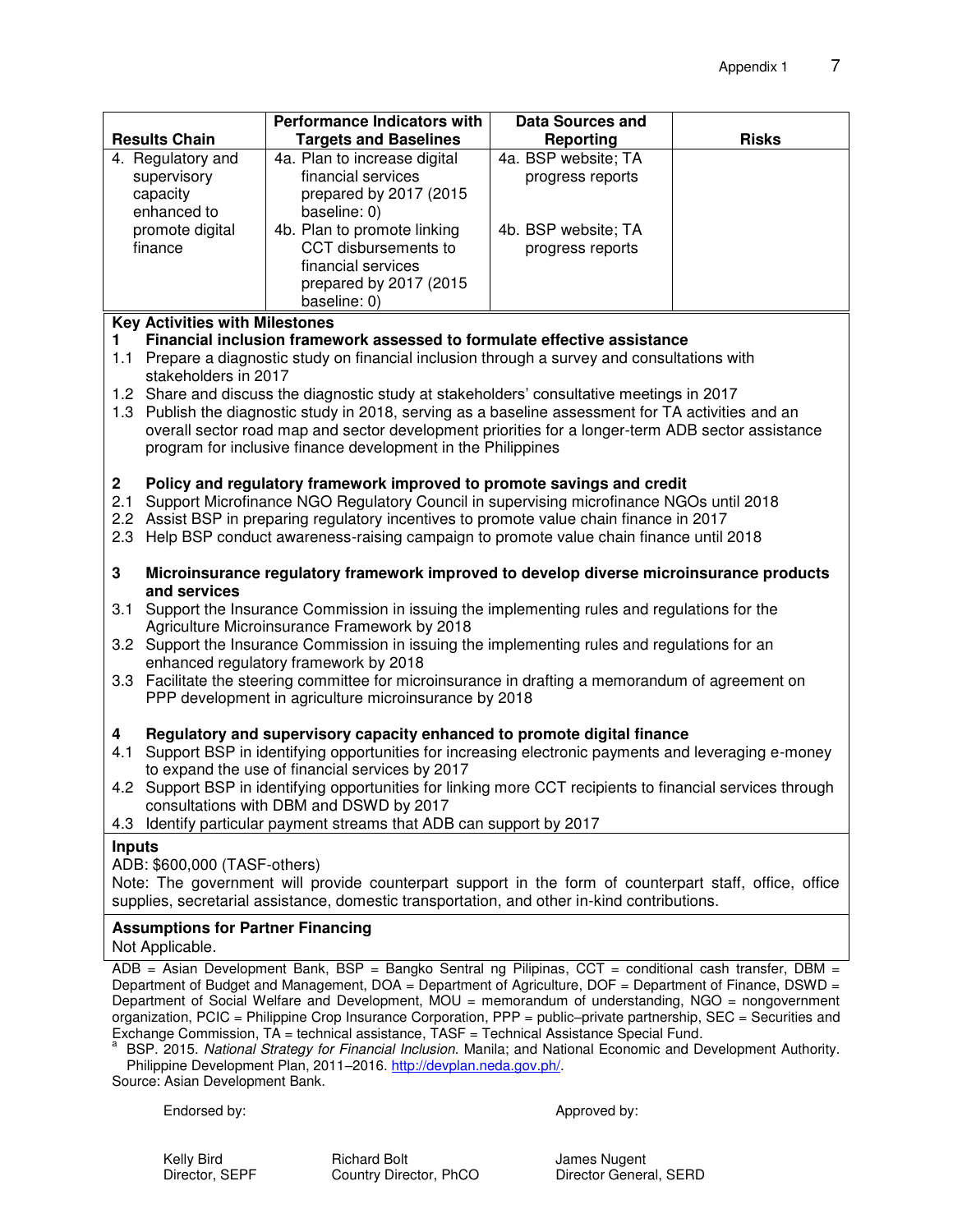#### **COST ESTIMATES AND FINANCING PLAN**

(\$'000)

| <b>Item</b>                                             | Amount                                                                                                          |  |  |
|---------------------------------------------------------|-----------------------------------------------------------------------------------------------------------------|--|--|
| Asian Development Bank <sup>a</sup>                     |                                                                                                                 |  |  |
| Consultants                                             |                                                                                                                 |  |  |
| a. Remuneration and per diem                            |                                                                                                                 |  |  |
| International consultants                               | 300.0                                                                                                           |  |  |
| National consultants<br>II.                             | 80.0                                                                                                            |  |  |
| International and local travel<br>b.                    | 50.0                                                                                                            |  |  |
| Reports and communications<br>с.                        | 10.0                                                                                                            |  |  |
| Survey<br>2.                                            | 80.0                                                                                                            |  |  |
| 3.<br>Equipment                                         | 10.0                                                                                                            |  |  |
| Workshops, seminars, and conferences <sup>o</sup><br>4. | 50.0                                                                                                            |  |  |
| Contingencies<br>5.                                     | 20.0                                                                                                            |  |  |
| Total                                                   | 600.0                                                                                                           |  |  |
|                                                         | Note: The technical conjetence $(T_A)$ is estimated to seet $^{6700,000}$ of which contributions from the Acion |  |  |

Note: The technical assistance (TA) is estimated to cost \$720,000, of which contributions from the Asian Development Bank are presented in the table above. The government will provide counterpart support in the form of counterpart staff, office space, and other in-kind contributions. The value of government contribution is estimated to account for 16.7% of the total TA cost.<br>a. Einensed by the Asian Dovelopment

Financed by the Asian Development Bank's Technical Assistance Special Fund (TASF-others).

<sup>b</sup> Inception and closing workshops, stakeholders' meetings on microfinance regulations, digital finance, and microinsurance are planned.

Source: Asian Development Bank estimates.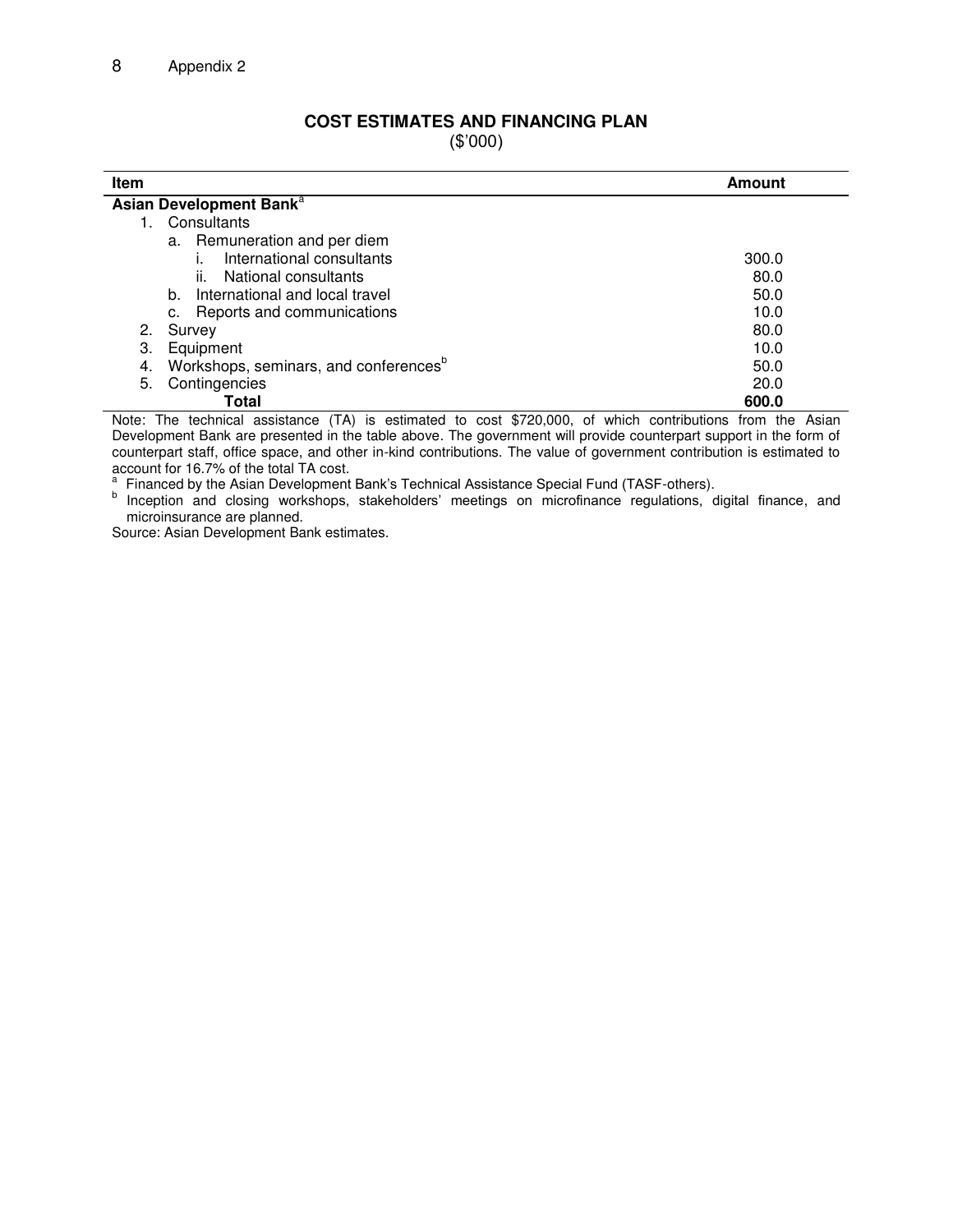#### **OUTLINE TERMS OF REFERENCE FOR CONSULTANTS**

1. The capacity development technical assistance (TA) will require 14 person-months of international and 21 person-months of national consultant services. All consultants will work on an intermittent basis.

#### **A. International Consultants**

#### **1. Inclusive Finance Development Specialist and Team Leader** (8 personmonths, intermittent)

2. The inclusive finance development specialist and team leader will have a postgraduate degree in banking, finance, or a related field with at least 15 years of professional experience in inclusive finance development at the policy and institution levels, including experience in promoting small and medium-sized enterprise finance and microfinance in Southeast Asia. Knowledge of the Philippine microfinance sector and inclusive finance is preferable.

3. Working under the guidance of the Asian Development Bank (ADB), the team leader will supervise and coordinate the work of the consultant team to help implement new regulations for microfinance nongovernment organizations (NGOs), develop value chain finance, and promote increased access to finance through innovative digital solutions. The team leader will formulate a sector assessment on inclusive finance, including microfinance and small and medium-sized enterprise finance; identify longer-term sector development issues; and recommend actions to address them as inputs to a future ADB loan. Specifically, the team leader will be responsible for the following activities:

- (i) Review the government actions for the TA objectives; and analyze the policy environment, legal and regulatory frameworks, reform and capacity development needs, supportive infrastructure, and sector (inclusive finance) performance. As part of this, the team leader will coordinate and incorporate inputs from the indepth operational and regulatory reviews to be provided by the inclusive finance specialist and the digital finance specialist.
- (ii) Conduct consultations and interviews with stakeholders, consolidate inputs from team consultants, help implement the survey, and analyze survey results to identify policy and institutional constraints to sector growth.
- (iii) Review recent, present, and proposed future development initiatives, including government programs and strategies, and development partner activities.
- (iv) Collaborate on initiatives for the movable collateral registry and the credit bureau supported by the International Finance Corporation to promote financial technology by using alternative sources of data for credit scoring, and reduce credit management costs and risks.
- (v) Prepare a comprehensive sector assessment with a diagnosis on inclusive finance, including the sector road map sequencing development priorities for ADB's longer-term sector assistance program in the Philippines, to address identified bidding constraints from policy and/or regulatory environment and institutional development perspectives. The diagnosis will be continuously updated with emerging and persistent issues.
- (vi) Provide inputs for the design of the ensuing loan and help ADB prepare loan documents, including a sector assessment summary, an ADB sector road map, the immediate and medium-term policy actions needed, the investment needs to support an institutional development initiative(s), and a development coordination matrix and implementation arrangements. The team leader will also review the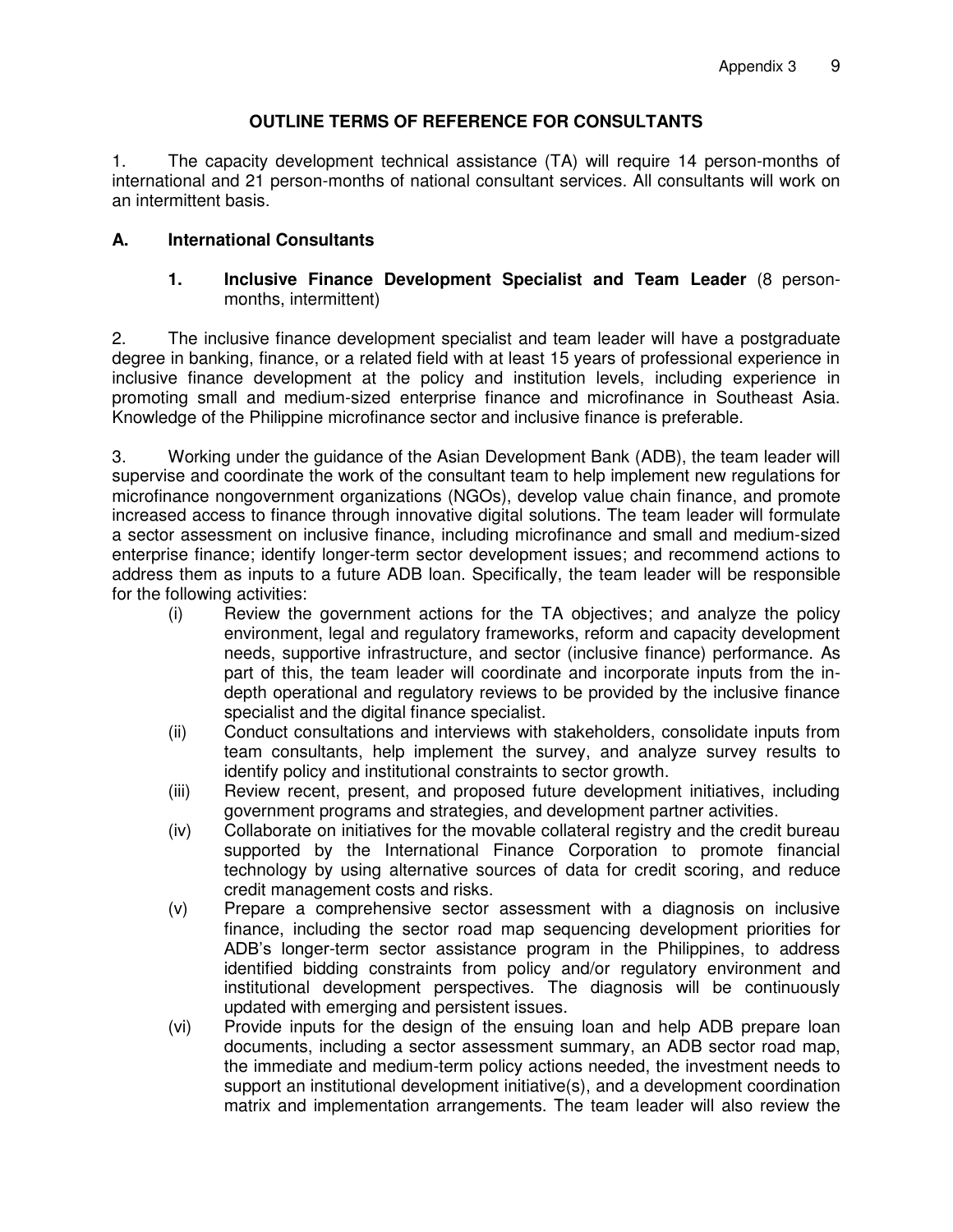financial management capacity of the executing and/or implementing agencies and prepare a fund flow arrangement for the ensuing loan as necessary.

- (vii) Coordinate with the executing agency to organize the TA inception, midterm, and final workshops and present the following at them:
	- (a) Inception workshop: a detailed work plan of the consultant team and preliminary outputs to date.
	- (b) Midterm workshop: draft sector assessment, survey results, draft status report on the National Strategy for Financial Inclusion, and draft sector road map of the longer-term ADB sector assistance program.
	- (c) Final workshop: key design element of the ADB loan and parallel assistance, including the proposed medium-term policy actions, and institutional development and investment needs.
- (viii) Submit to ADB the following reports: (a) inception report, including a detailed consultant work plan and preliminary outputs to date; (b) midterm report, including a draft final sector assessment, draft status report on the National Strategy for Financial Inclusion, and updated ADB sector road map; and (c) final report covering the TA's overall outputs and inputs to ADB's policy dialogue with the government and future assistance. The inception and midterm reports should be submitted within 1 month of the respective stakeholder workshop. The final report should be submitted within 1 month of receiving comments from the government and ADB.

#### **2. Inclusive Finance Specialist** (6 person-months, intermittent)

4. The inclusive finance specialist will have a postgraduate degree in banking or finance with at least 10 years of professional experience, focusing on banks and financial institutions. Experience in Southeast Asia, especially knowledge of the Philippine microfinance sector and inclusive finance system, is preferable.

5. The specialist will work under the guidance of ADB and the direct supervision and coordination of the team leader. The specialist will be responsible for the following activities:

- (i) Take stock of the key institutions providing inclusive finance services, including value chain finance loans and loans to micro, small and medium-sized enterprises in the Philippines (such as banks, microfinance NGOs, and cooperatives). Assess their operational performance and institutional capacity to provide effective financial services to low-income households and micro, small, and medium-sized enterprises in a sustainable manner. The review should include a description of services (terms and conditions), the number of clients, volume of services, characteristics of the clientele, marginal analysis (expenses, incomes, profits, and subsidies), and funding sources. The review should identify factors that constrain the growth of these financial products and services.
- (ii) Through consultations and interviews, assess the institutional capacity of financial institutions involved in new financial services, including value chain finance, and identify growth potential and constraints.
- (iii) Review the overall microfinance regulatory framework, particularly the regulations for microfinance NGOs under the Microfinance NGOs Act. Work with the Microfinance NGO Regulatory Council to facilitate the implementation of the act by strengthening regulatory and compliance capacity, focusing on registration, prudential requirements, reporting, governance, ownership, branch setup, mobile banking, taxation, and foreign participation, to identify flaws and issues that need improvement.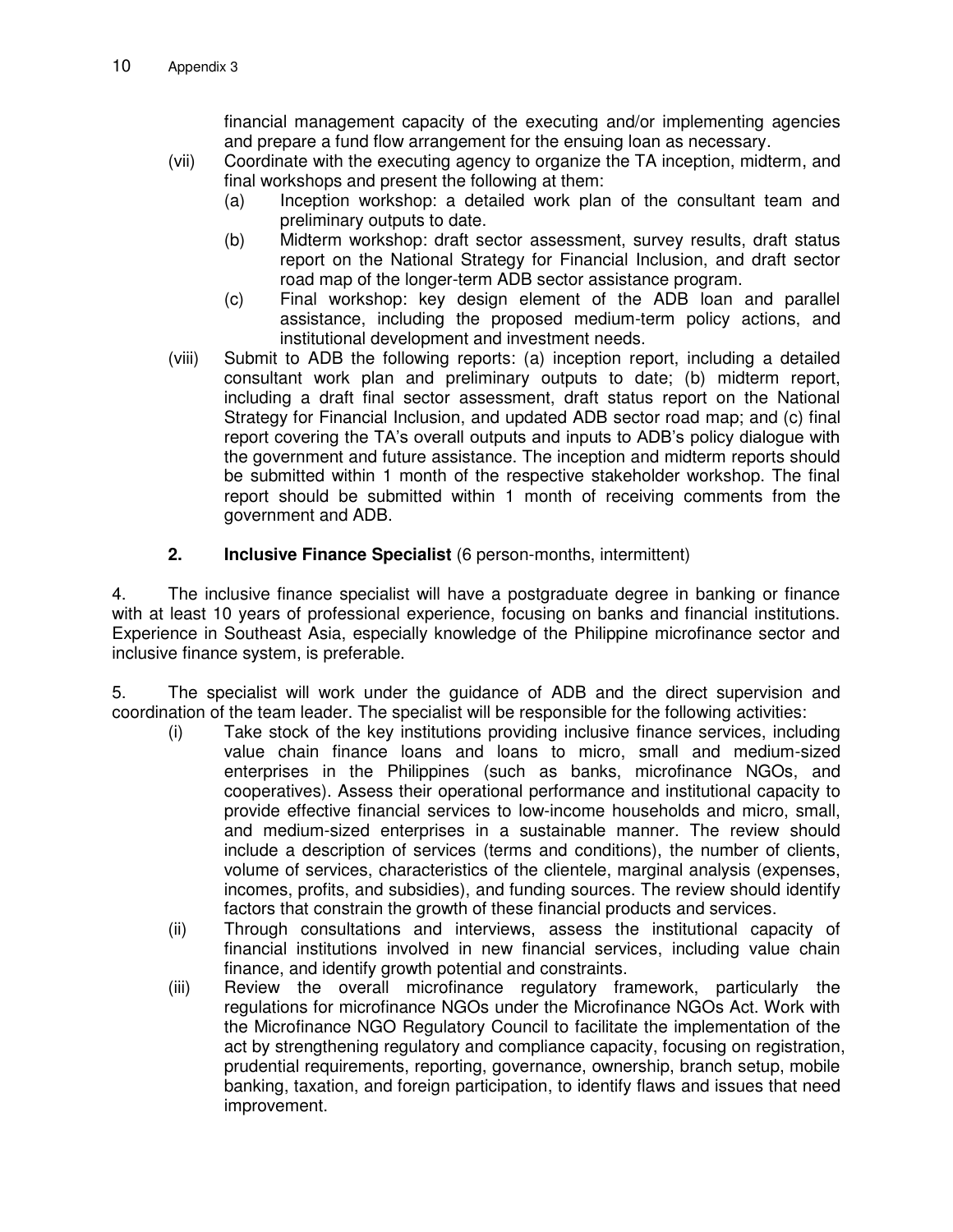- (iv) Assist the Microfinance NGO Regulatory Council in drafting supervision manuals for the council regulators.
- (v) Assess the capacity of the Microfinance NGO Regulatory Council in carrying out regulatory and supervisory activities in monitoring sector development, and the capacity of microfinance NGOs in complying with regulations.
- (vi) Formulate and implement training programs for the Microfinance NGO Regulatory Council and microfinance NGOs in coordination with the Microfinance Council of the Philippines, Inc.
- (vii) Prepare an institutional strengthening program for the short, medium, and long term to provide inputs to the overall sector assessment, including the sector road map prepared by the team leader.
- (viii) Prepare an investment proposal to support innovation in inclusive finance under the ensuing loan.
- (ix) Participate and provide inputs to the inception, midterm, and final stakeholder workshops, as appropriate.
- (x) Provide inputs to the team leader for the sector assessment, including the ADB sector road map, and for the loan proposal on microfinance NGO development.

# **B. National Consultants**

# **1. National Microinsurance Specialist** (6 person-months, intermittent)

6. The national microinsurance specialist should have a degree in business administration, economics, or a related discipline; and at least 3 years of professional experience in project assistance and management. Experience managing capacity building TA projects funded by development partners; and a degree in finance, insurance, or a related field are advantages.

7. Working with the project management unit (PMU) and the implementing agencies under the guidance of the team leader, the specialist will perform the following tasks:

- (i) assist the Insurance Commission and steering committee for microinsurance in agriculture microinsurance;
- (ii) assist in arranging and organizing meetings for the TA activities for developing microinsurance and ADB missions;
- (iii) coordinate and collect reports on microinsurance for submission to the PMU and/or the steering committee, in cooperation with the project implementation unit;
- (iv) assist in preparing materials for reports, meetings, and workshops for microinsurance development, including materials and document production;
- (v) undertake other tasks that may be reasonably required by the team leader for the efficient operation of the PMU, especially providing technical support to the PMU and the steering committee; and
- (vi) contribute to the consultant reports, as required.

# **2. National Digital Finance Specialist** (6 person-months, intermittent)

8. The national digital finance specialist will have a degree in banking or finance and have an established career in the inclusive digital finance and/or microfinance sector with at least 10 years of professional experience. The specialist must be well versed in Philippine microfinance policies, regulations, and institutional issues for digital finance development. Excellent oral and written English communication skills are required.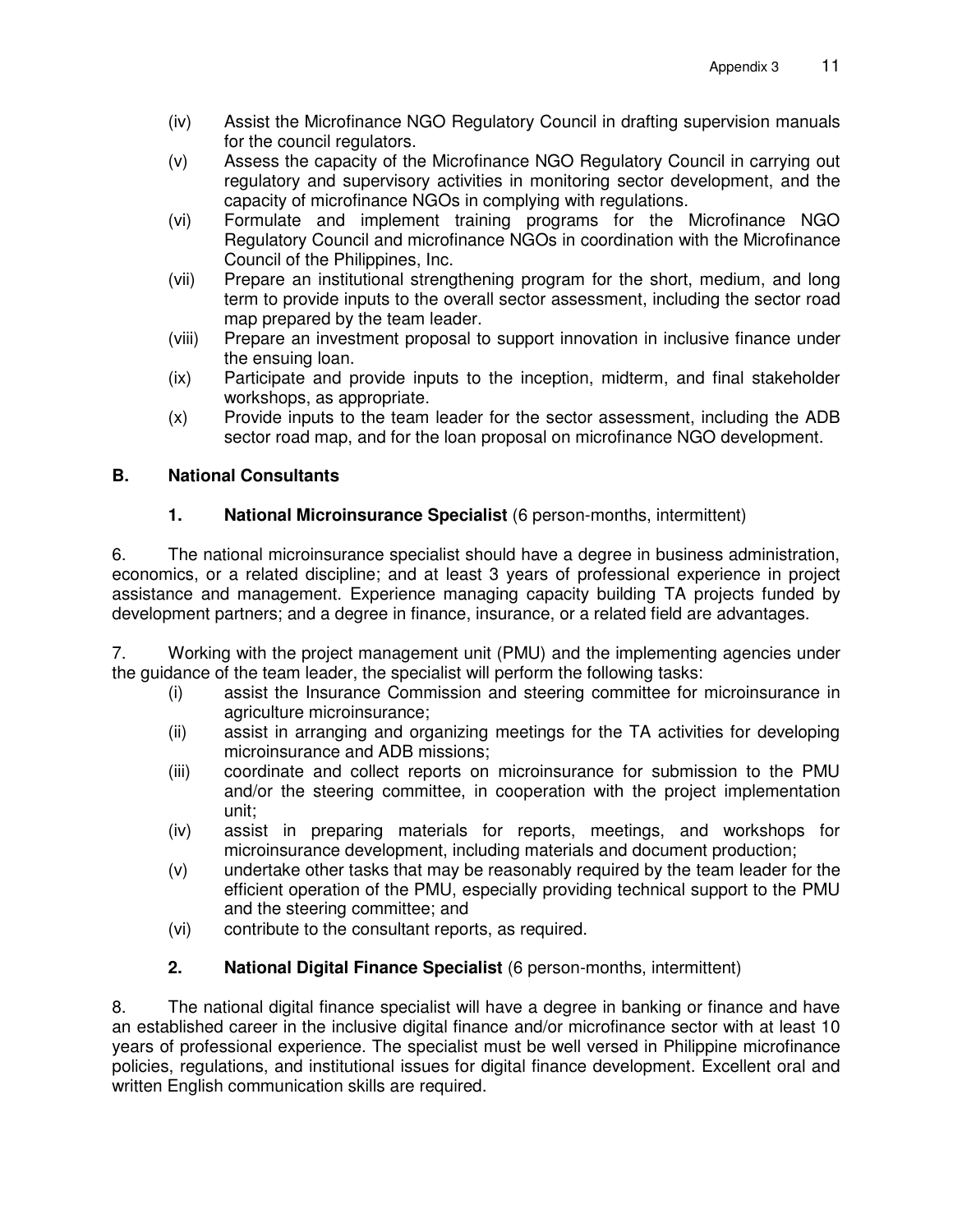9. Working under the guidance of ADB and the joint supervision of the team leader and the international finance specialist, the national specialist will be responsible for the following:

- (i) Lead an assessment of digital finance solutions to help increase financial services by consulting with the National Retail Payment System Working Group and the e-peso team to identify opportunities to increase electronic payments and leverage e-wallets to expand the use of financial services and assess other digital finance initiatives with the potential to significantly expand outreach of financial services in the Philippines.
- (ii) For the assessment, look at potential links with current ADB work supporting the conditional cash transfer program in the Philippines. In consultation with the Department of Budget and Management and the Department of Social Welfare and Development, the specialist will identify opportunities to link more conditional cash transfer recipients to formal financial services.
- (iii) In the assessment, identify particular payment streams that ADB support can help catalyze. Develop a road map for the support and include it in the overall sector road map and sector development priorities for the longer-term ADB sector assistance program in the Philippines.
- (iv) Participate in stakeholder workshops and contribute to the inception, midterm, and final reports.

# **3. National Project Management Specialist** (9 person-months, intermittent)

10. The national project management specialist will have a degree in banking, finance, or a development-related course; and at least 5 years of professional experience in project assistance and management. Experience working for international aid organizations is preferable. The specialist will be responsible for the following:

- (i) arrange ADB requirements for TA fund transfers, payment for TA activities, and reports on TA fund disbursements;
- (ii) arrange and organize meetings for the TA activities and ADB missions;
- (iii) prepare materials for reports, meetings, and workshops, including collecting materials and producing documents related to the TA activities;
- (iv) provide assistance to TA consultants on specific technical matters, as requested;
- (v) provide assistance to TA consultants on administrative matters, including travel and visa arrangements; maintenance of hard and soft copies of files, including for backup; and general office administration;
- (vi) contribute as required to the inception, quarterly progress, midterm, draft final, and final reports; and
- (vii) perform other work in connection with the TA project as may be reasonably requested by TA consultants.

#### **C. Research Institute for Survey**

11. The TA survey will complement the Philippine National Baseline Survey on Financial Inclusion<sup>1</sup> by analyzing the adult population's awareness of, attitude about, behavior toward, and skills in financial services that support their well-being. The research institute for the survey will conduct the following tasks and other related activities that may arise during implementation:

j 1 BSP. 2015. *National Baseline Survey on Financial Inclusion.* Manila. [http://www.bsp.gov.ph/downloads/](http://www.bsp.gov.ph/downloads/publications/2015/NBSFIFullReport.pdf)  [publications/2015/NBSFIFullReport.pdf.](http://www.bsp.gov.ph/downloads/publications/2015/NBSFIFullReport.pdf)